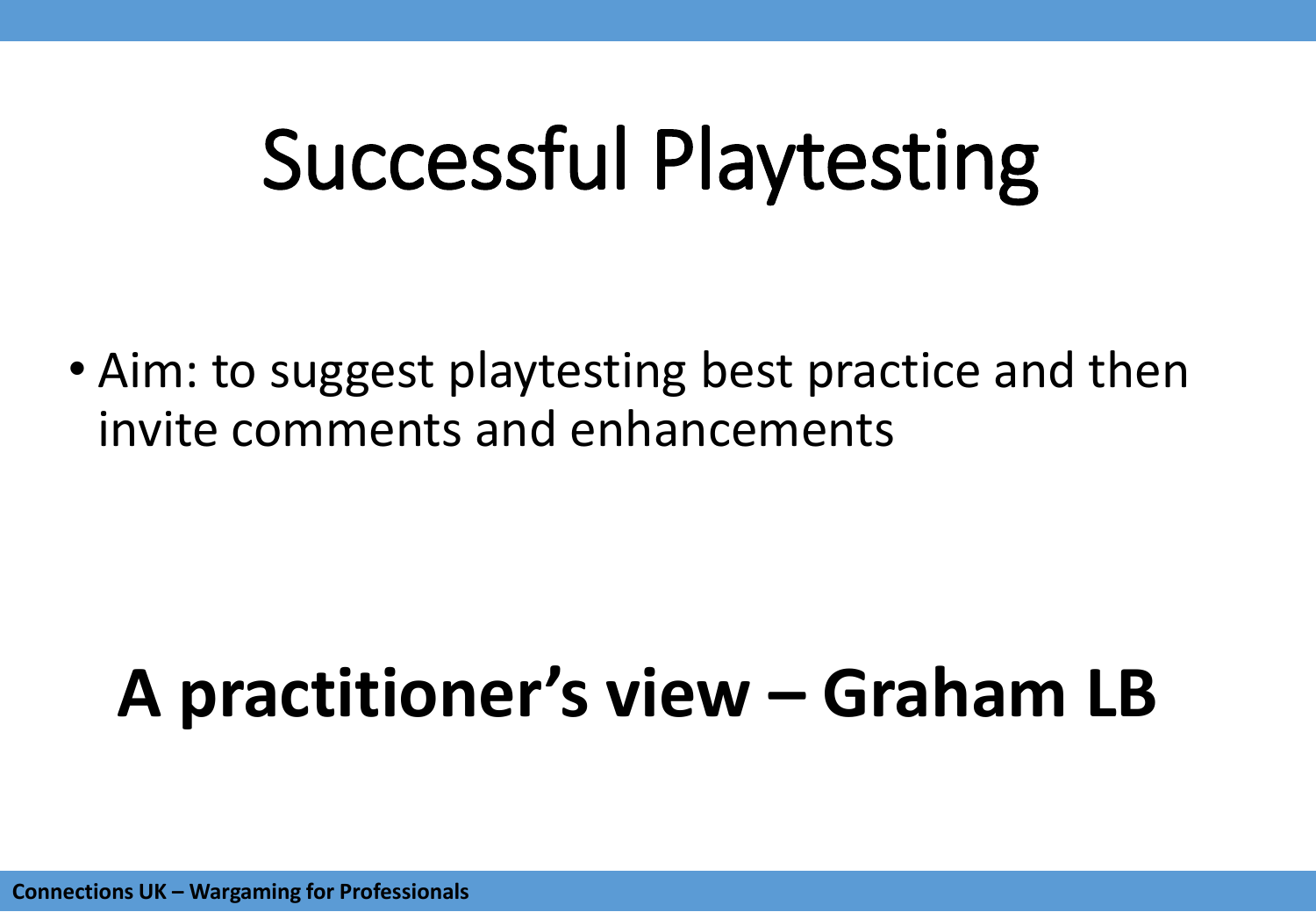#### Aspects of the wargame to develop (everything!)

- **Scenario**: supporting the objectives; coherency, balance of forces, antagonists' plans etc
- **Wargame processes**, tested to *destruction*
- **Adjudication** processes and methods, models and tools
- **Calibration**, per Volko Ruhnke's 2018 talk
- **Analysis and data capture**, based on an evolving Data Collection and Management Plan or Training and Enabling Objectives.
- **Player requirement**
- **Supporting personnel**
- **Simulation**(s), including work arounds
- **Communication equipment and IT**, including identification of user training
- **Briefs**
- **Information Management** beyond data capture
- **Etc**…..
- Identification of aspects not suitable for wargaming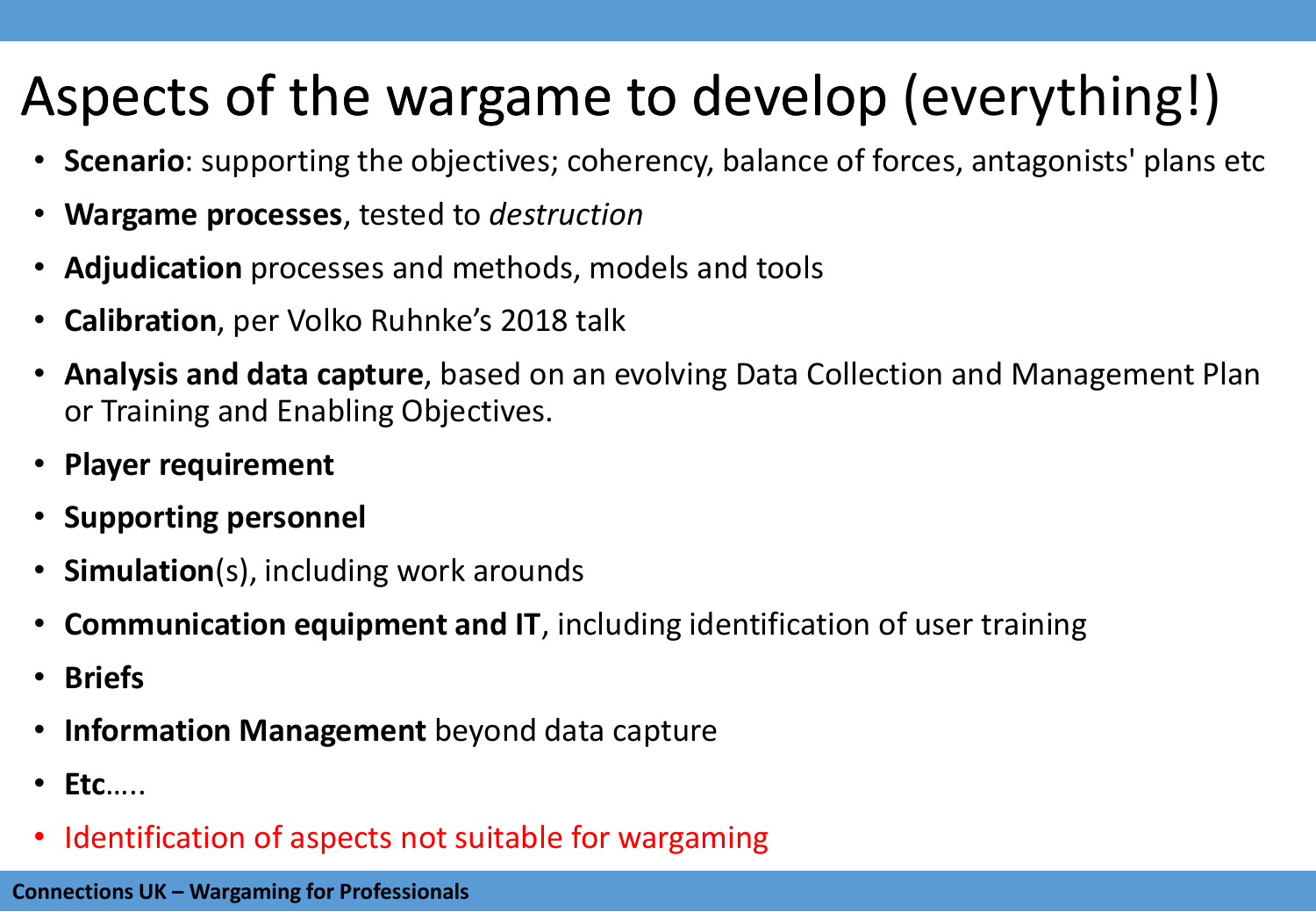Playtesting sequence, per the *Wargaming Handbook*

- Internal Playtest(s). 10-50% complete. Team only
	- Integrated Systems Test(s). ~ 80% complete. Sponsor
	- Test Exercise (singular). 95% complete. Sponsor!
	- The Testex is **not** a rehearsal, which is part of execution

Note NATO (2013), Bi-SC *Collective Training and Exercise Directive* (CT&ED) 75-3: Initial, Main and Final Planning Conference (IPC, MPC and FPC). Bi-SC 75-3 does not mention 'playtesting' or 'Test Exercise'

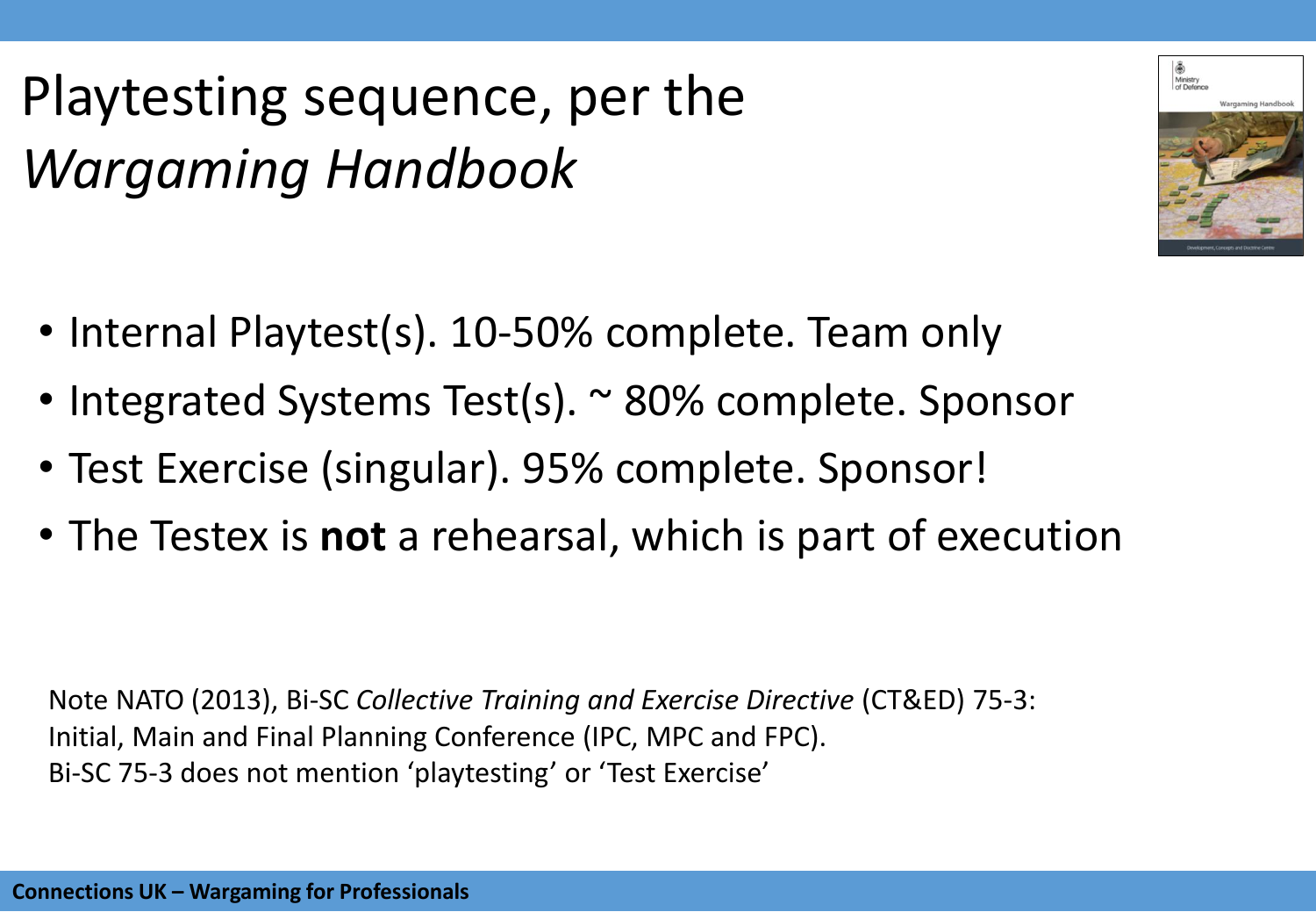#### Agenda examples (not blueprints)

**Connections UK – Wargaming for Professionals** 4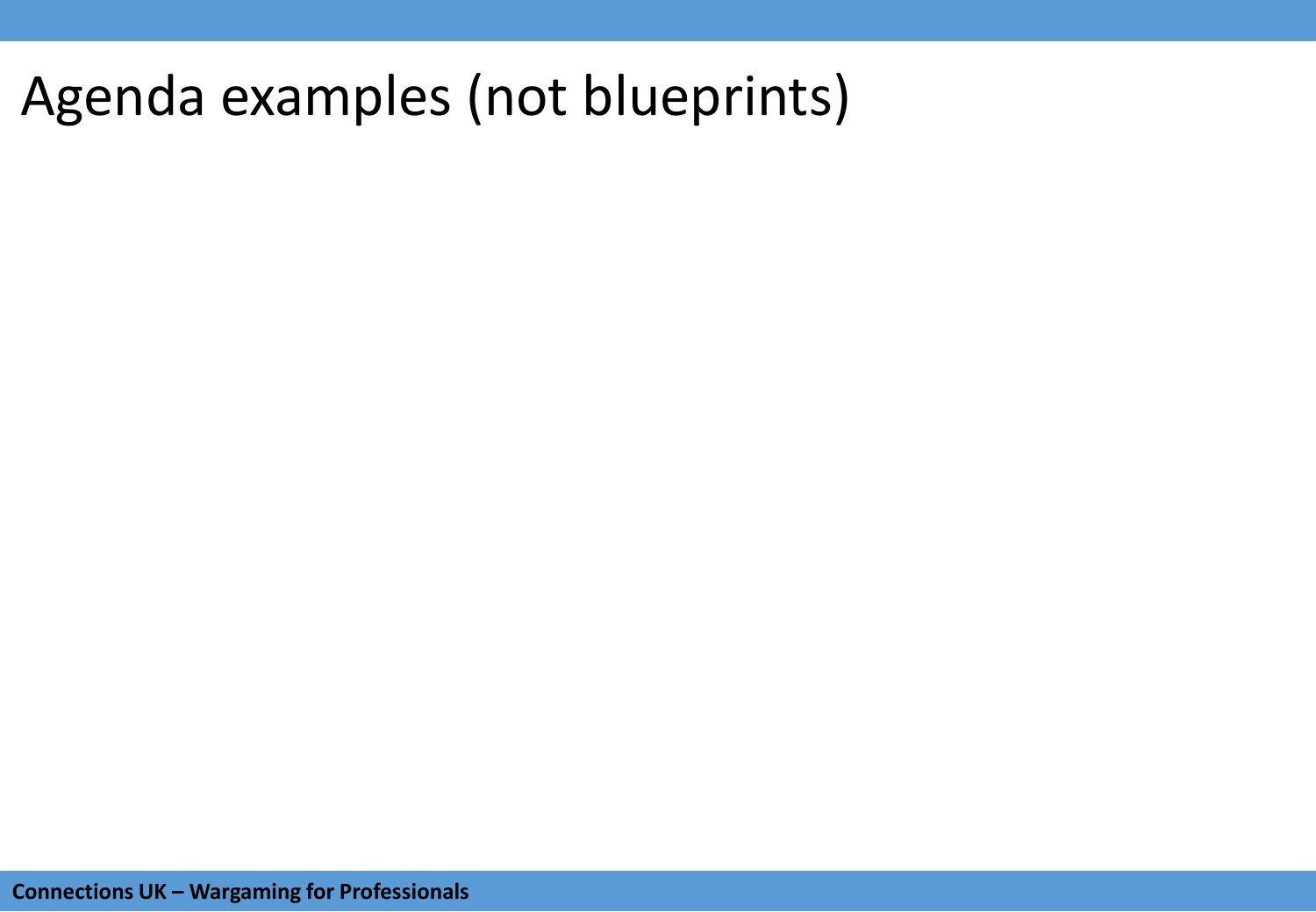### Internal Playtest agenda example: Army 'find' wargame

- **Wargame Design Meeting outcomes review**
- **Data Collection and Management Plan (DCMP)**, and how this would be integrated with that of the overall experiment and the Integrated Analysis and Experiment Campaign Plan
- **Scenario** coherence and ability to support the analysis
- **Red Cell plan**, including detailed vignettes
- **Mapping**. Mapping and geo-data, physical or electronic, is always problematic and so should feature as a priority in all development meetings
- **Players** and required **supporting personnel**
- **Wargame turns** and **vignettes**
- **Wargame processes,** including adjudication
- **Combat result generation** and supporting data tables
- **C2 model**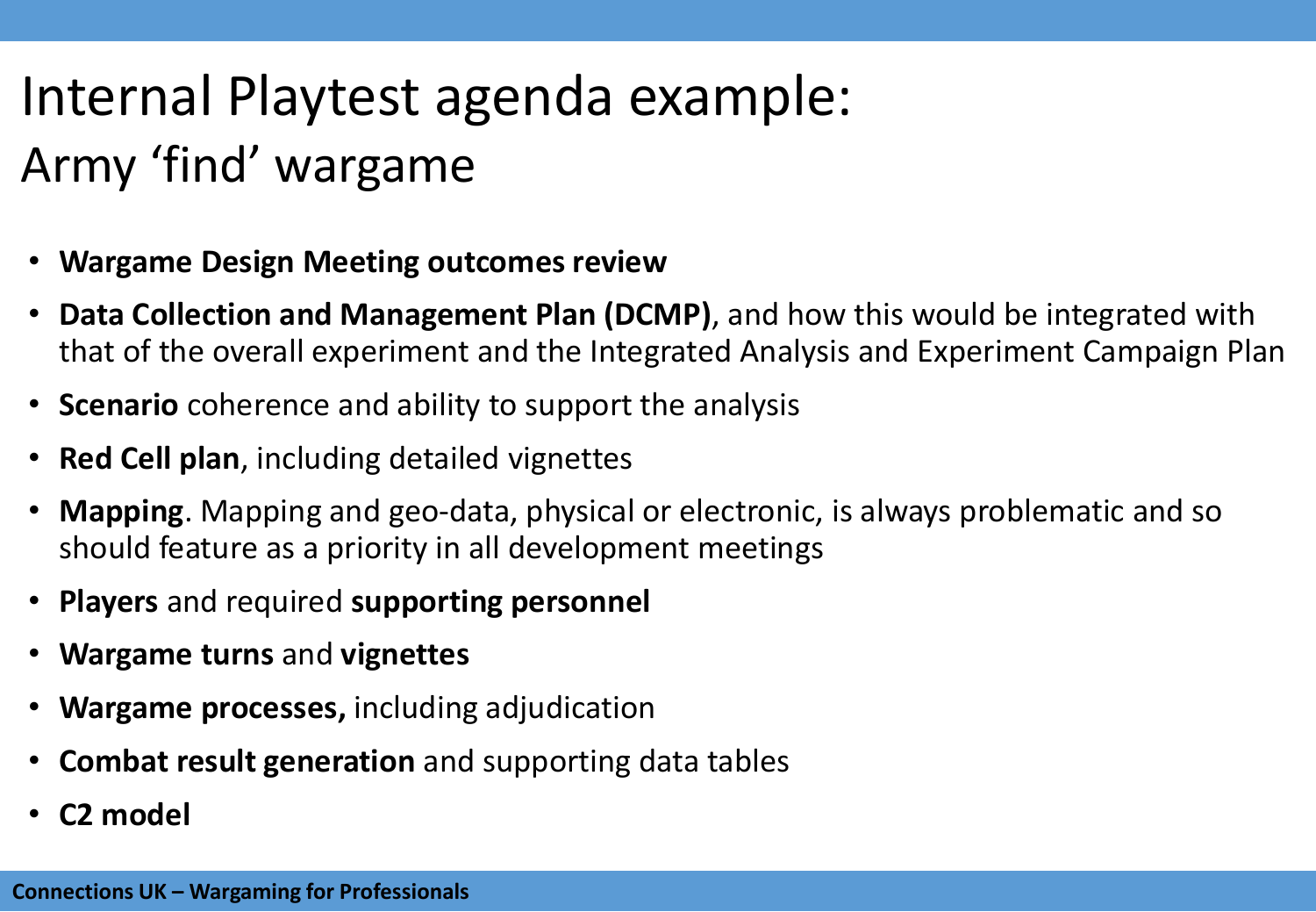#### Internal Playtest agenda example: RAF High Command experimentation

- **Wargame Design Meeting outcomes review**
- **DCMP**, and how this would be integrated with that of the overall experiment and the Integrated Analysis and Experiment Campaign Plan
- Gross-error event **programme check**
- Conduct a **matrix game to familiarise everyone with the scenario and** elicit improvements to it
- Conduct an RCAT<sup>1</sup> baseline to **identify potential Command Group topics, Red Cell and Critical Thinking options** and **'What if?' questions**
- **Assess Commercial Off The Shelf recreational games** for their suitability to support the wargame

1. Rapid Campaign Analysis Toolset, a Cranfield University/Dstl manual simulation system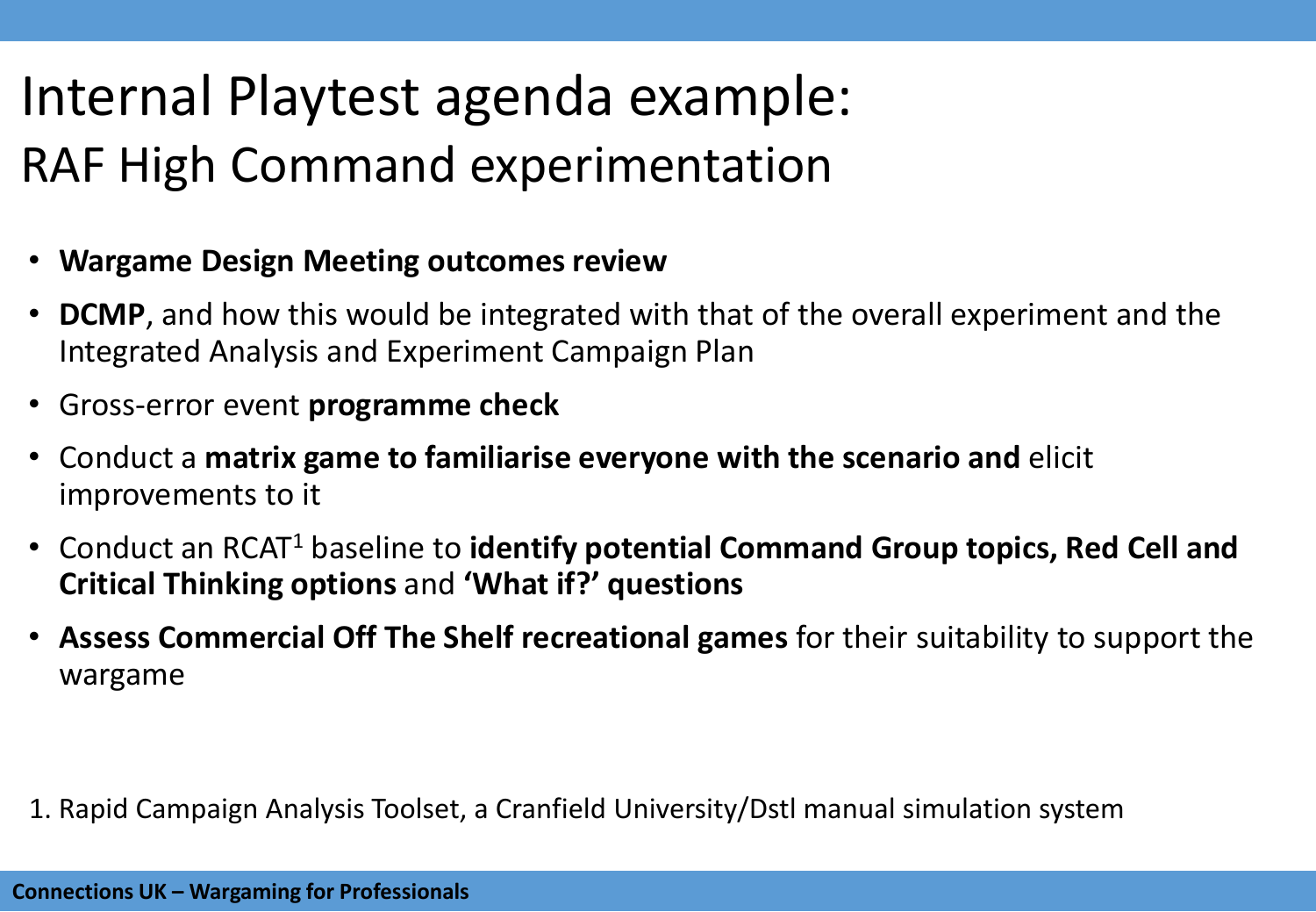#### The Test Exercise (Testex, TestEx, TESTEX)

- The Testex is **the** critical development activity
- All development work should be 90-95% complete
- So the agenda should reflect the actual wargame
- The Testex is **not** a rehearsal; you are still testing
- Test everything to **destruction**
- Look for, and expect to find faults, so leave time to rectify these, e.g.

Guided weapon overmatch traces:

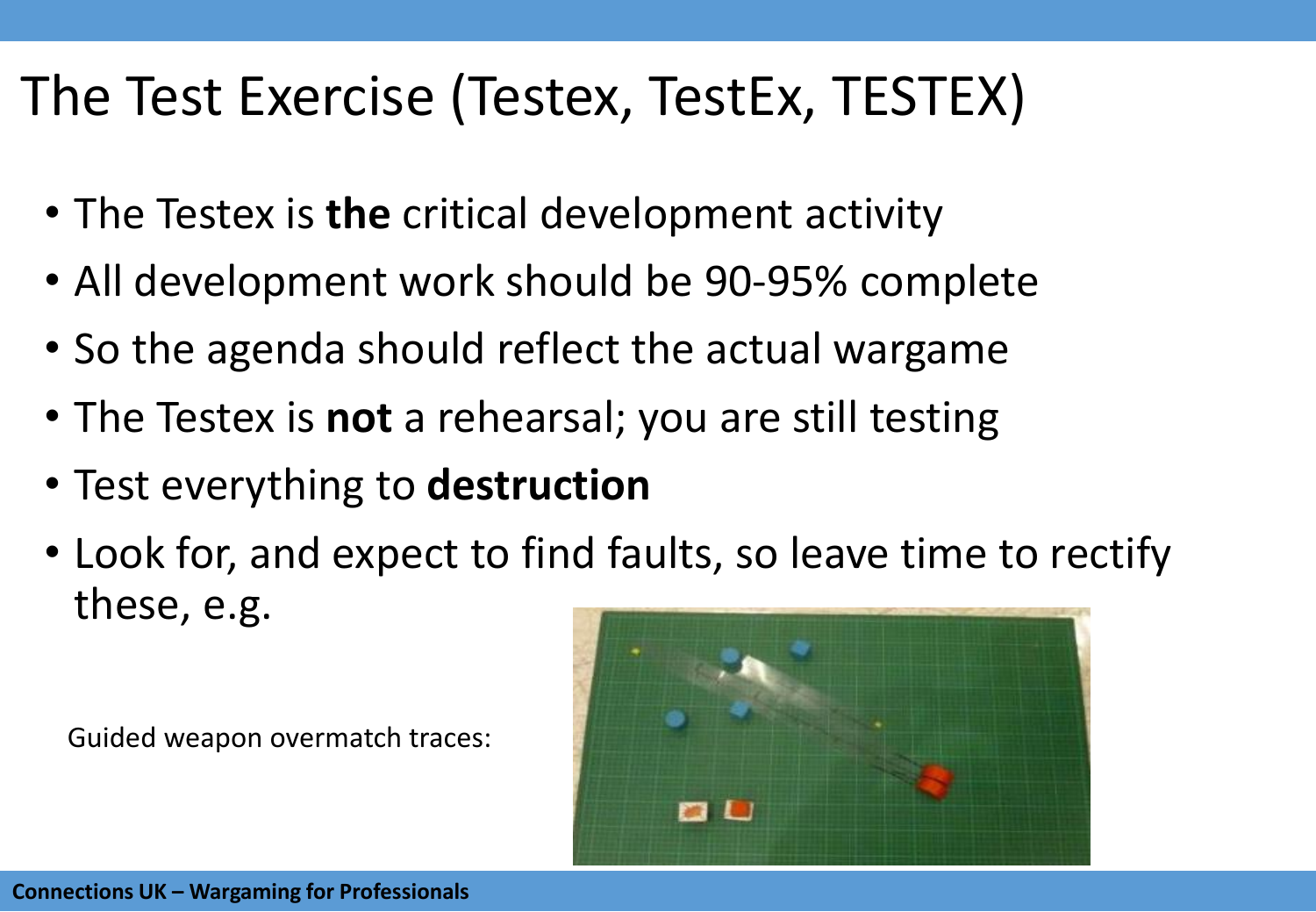### Test Exercise agenda example: Army 'find' wargame

- **Purpose**. The Testex purpose is to robustly test all aspects of the wargame to ensure they are fit for purpose
- **Agenda**. The agenda is that of the actual wargame, with every serial enacted to the degree necessary to ensure it will work
- **Review briefs**: Introduction; wargame mechanics; and scenario
- **Execute wargame turns**. Sufficient of every turn will be executed to ensure it will meet the analytical requirement
- **Conduct immediate post-turn then final analysis and voting**
- **Outcomes**. The Testex outcome should be that the sponsor and all members of the project and wargame teams are confident that the wargame is fit for purpose; that it can be set up, executed with a full player contingent, and deliver the required outputs to meet the overall aim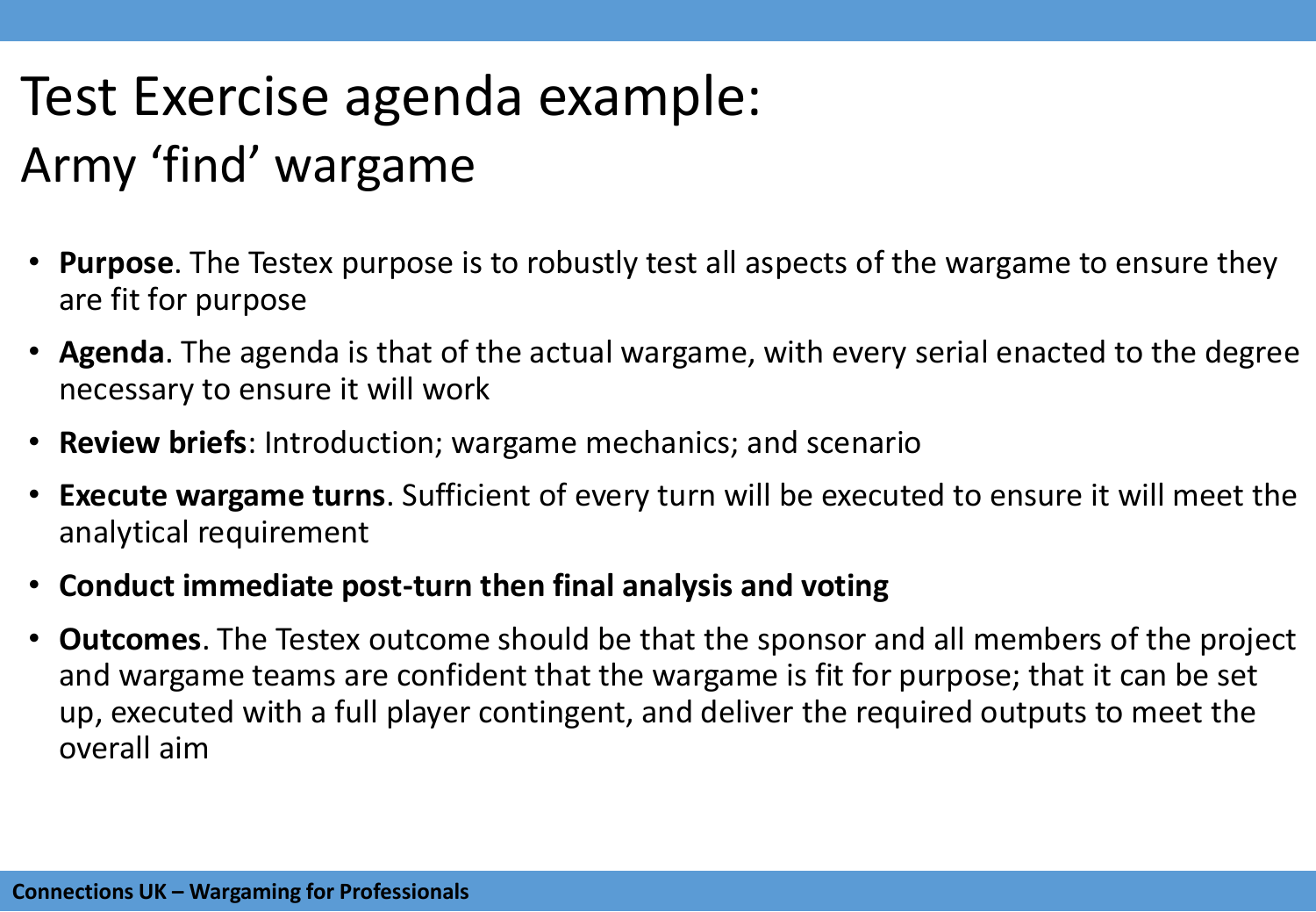#### Test Exercise agenda example: Higher Command and Staff Course **educational wargame**

Testex Outputs (for both games): 1. TJ posn (Startex) Edu/trg wargane a. Credible + : accepted 'Execution narrative b. Intersection of dayer plans C. Delivers required wargame (length, TD, themes...) 1. Mapping<br>2. AZAD intent 2. Balance of forces<br>3. ORBATs. Scounters Muting criticisme ind logs<br>4. Excon roles required / # players<br>4. Excon roles required / # players  $3.82ABxx$ <br>4. TJ brief in WG 4. Excon roles requirea / # finge.<br>5. Confident Game Cons: all above + nechanisms (Ixtum)  $5. D = ACTORO$ 5. Confident Game Cole.  $6.ME7$ B. ME t<br>7. TALLIN interdided 8. tlybrid 9. Ass initiation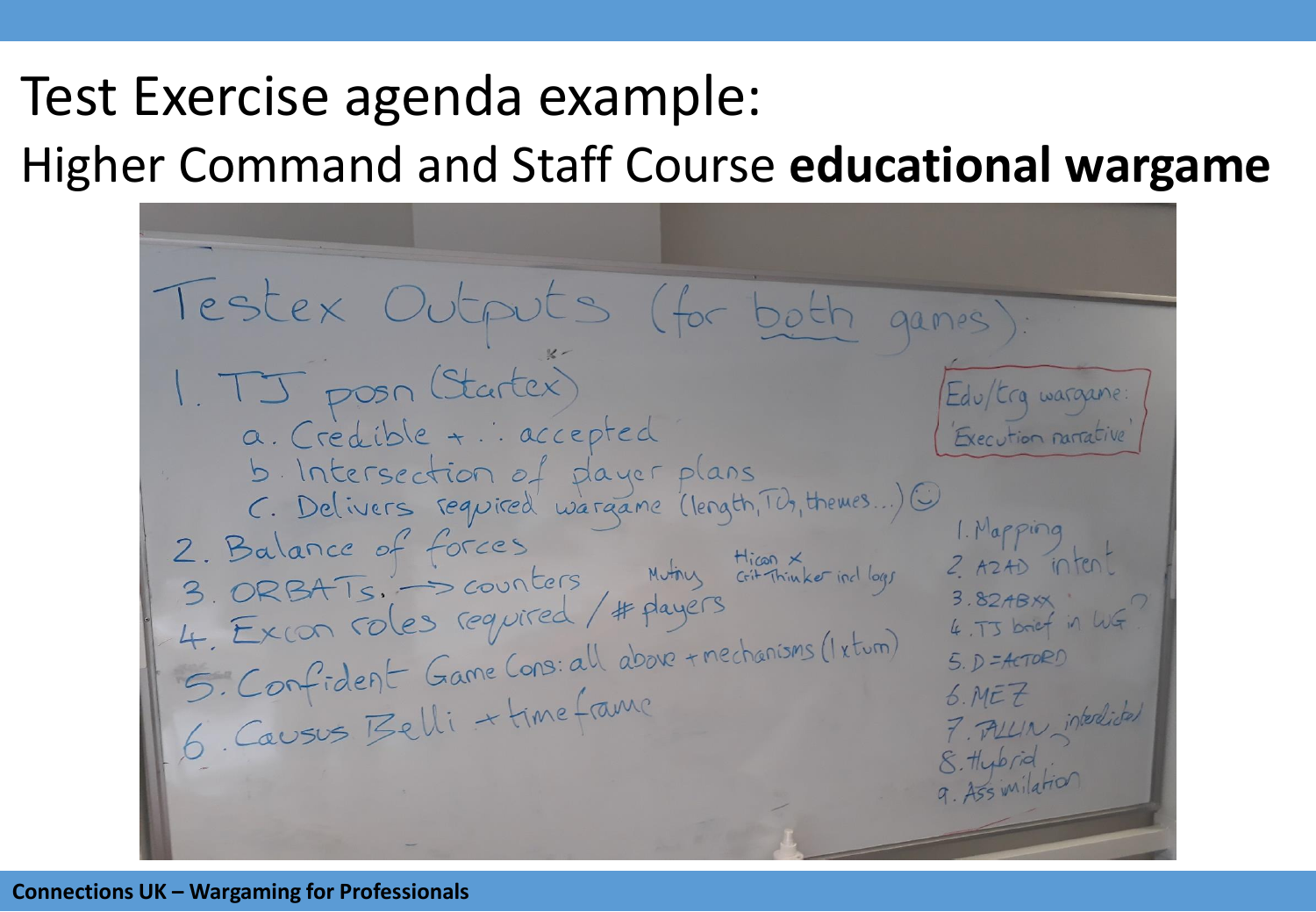

#### **Connections UK – Wargaming for Professionals**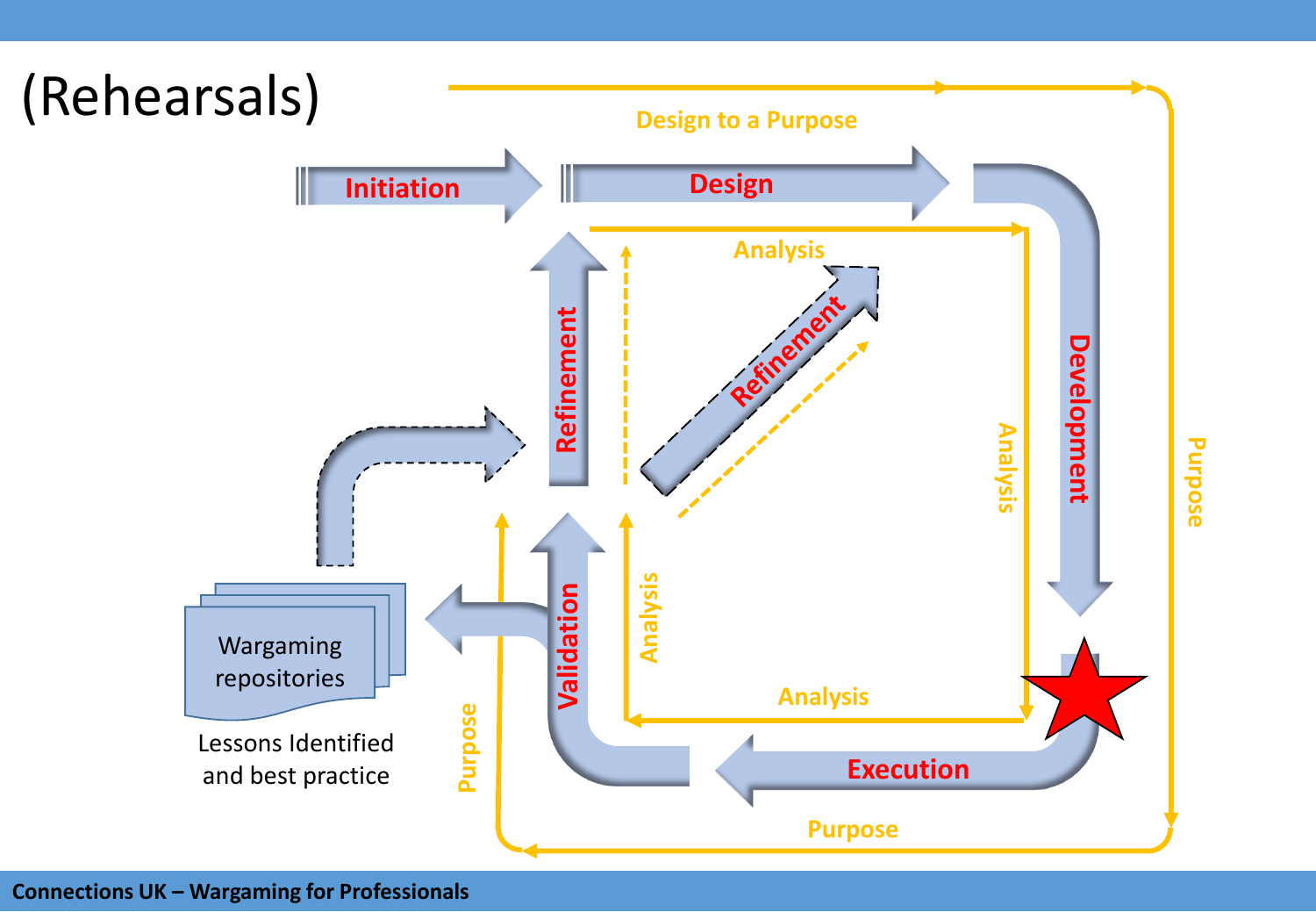#### (Rehearsals)

- First time you will have all players, Control staff and technology
- Excellent way to:
	- Bring people into the scenario
	- Introduce people to the wargame processes and technology
- 'Mini games' and a 'Turn '0'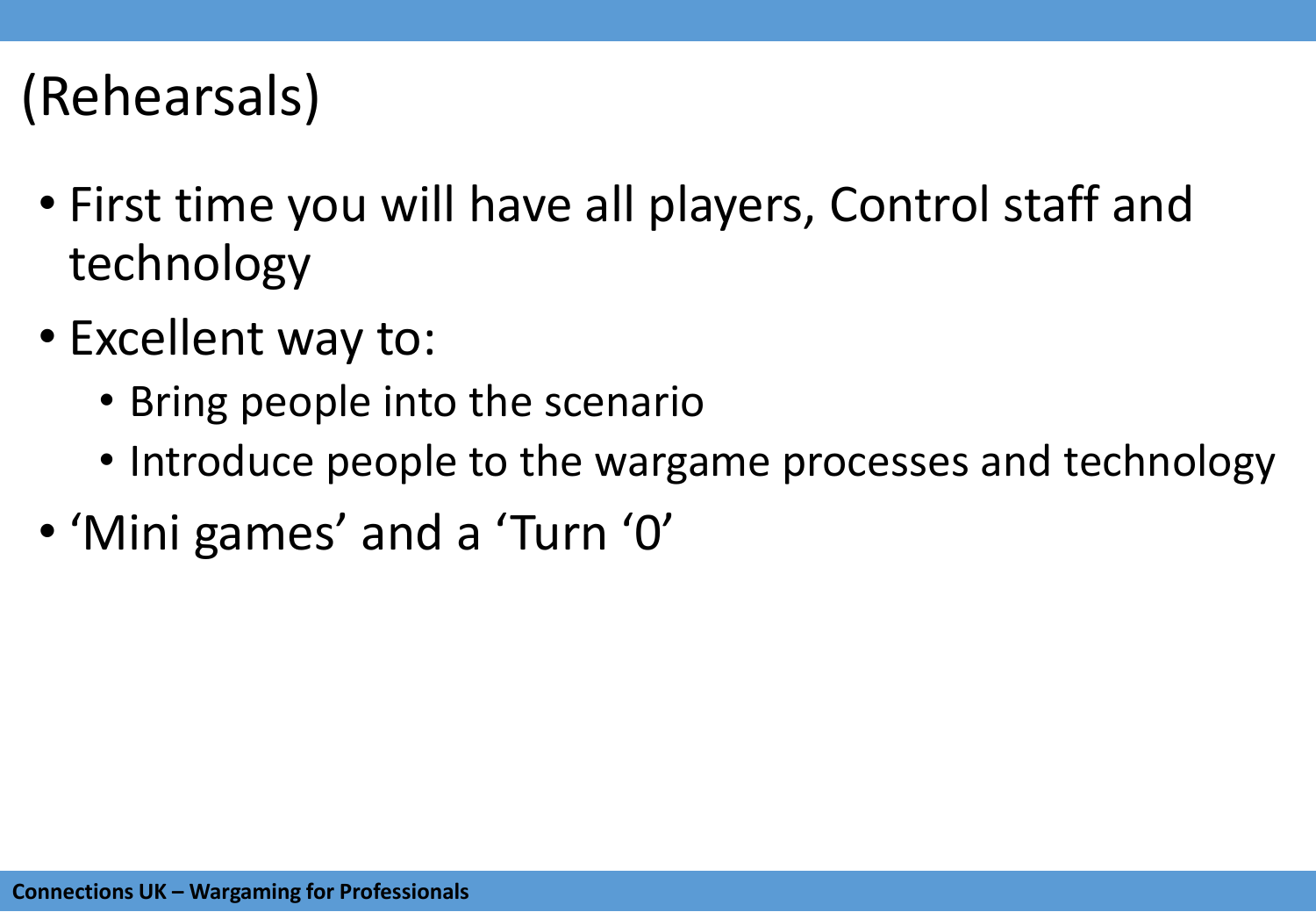#### Final (slightly random) observations

- Commercial game production features a different design and development team
- Development includes blind playtests, then back briefs to the designer(s)
- **Produce an audit trail**